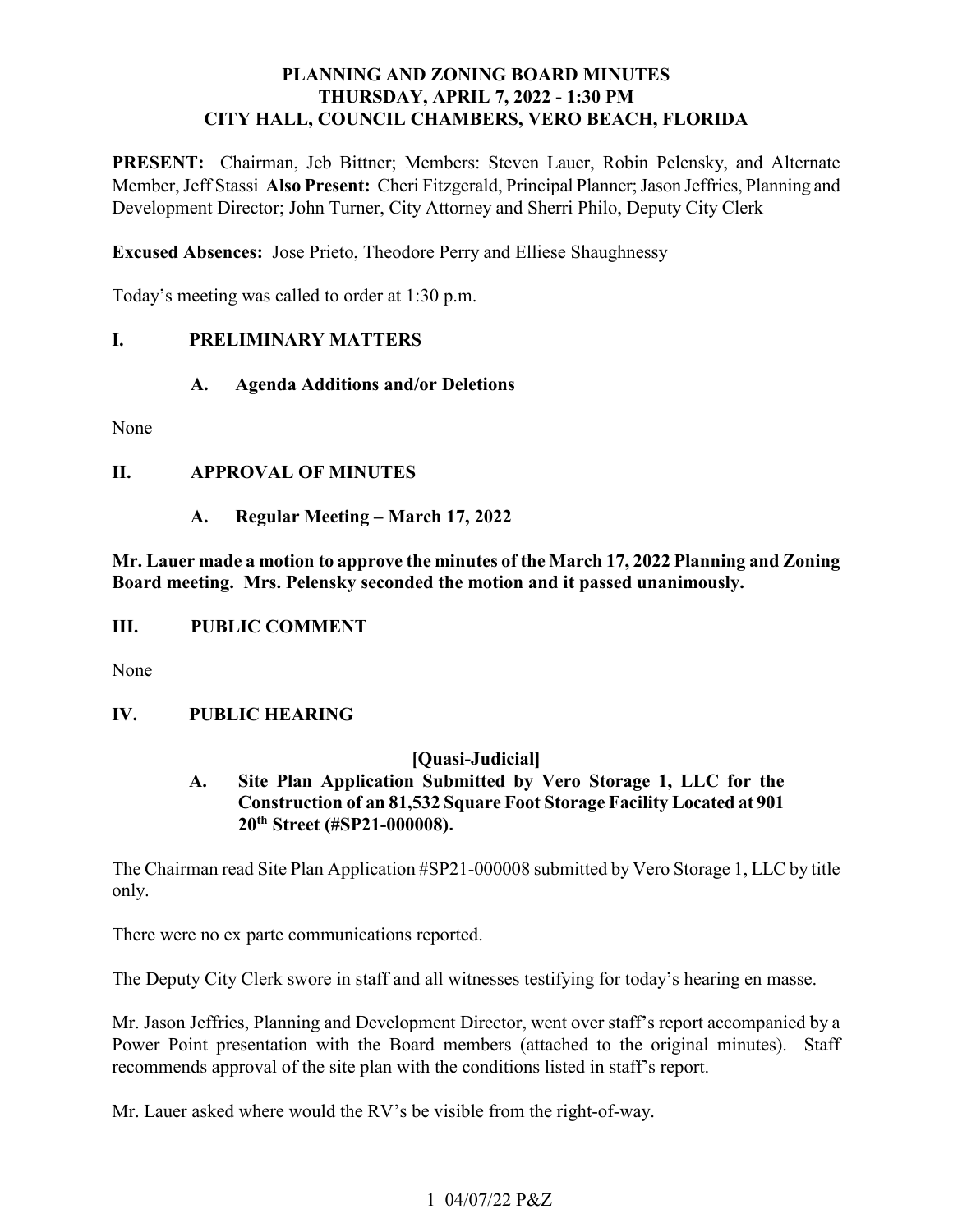from the street, even though they plan to have an eight (8) foot wall at the very end of the covered Mr. Jeffries answered from  $9<sup>th</sup>$  Avenue. He stated that the storage yard would be open and viewable parking area.

Mr. Bittner questioned wouldn't it also be visible going eastbound on  $20<sup>th</sup>$  Street.

 Mr. Jeffries answered yes. He noted that it also could be visible from the street to the south. He said that is why it was determined that it was not just the parking of the RV's that needs to be screened, but the entire yard.

Mr. Bittner asked what is the height of the storage building.

Mr. Jeffries said that would be a question for the applicant.

Mr. Bittner asked if there was any stormwater management or fuel spill requirements in the Code when storing RV's and boats that tend to carry fuel and have potential pump-outs.

 Mr. Jeffries answered yes. He said that might be a question for the engineer as to how their design would deal with it.

 landscaping be used for screening of the site so that it is instant and not something that they have to Mr. Bittner asked if they could put in the requirements of the site plan approval that the size of the wait to grow.

Mr. Jeffries said the plant material would have to be a minimum of five (5) feet.

 Mr. Bittner asked if they could require it to be more than five (5) feet. He explained if they needed 12-feet of planting stock to screen the site, could that be required as part of their approval.

 He said they could recommend that it be mixed in with some type of trees that would be something Mr. Jeffries said it was staff's recommendation that they plant a large size poinsettia type of shrub. taller to help provide the screening.

 they plant at half the height they are aiming for. She explained that if they were looking to have a 12-foot buffer that they plant the landscaping at six (6) feet. Mrs. Pelensky said her recommendation would be not to specify a particular plant species, but that

 of the landscaping concerns and felt that they could work with City staff to come up with a solution. would be the same height as the single-story buildings so they would be shielded from the single- shielded on each side of the RV's. Therefore, the only time someone could see an RV is if they catch the corner of it as they are driving east on  $20<sup>th</sup>$  Street. Mr. Wesley Mills, of Mills, Short, and Associates, who has been sworn in, said that he did make note He said there would be very little slivers where people could see the RV's. The covered canopy story buildings in front of them and on the side of them. Also, the covered parking would be fully

Mr. Bittner asked what is their plan as to stormwater management and fuel spill protection.

 Mr. Mills said they would not have any pump-out facilities and no maintenance would be done. It would be for parking only. He stated that all the runoff would go into the stormwater facility. They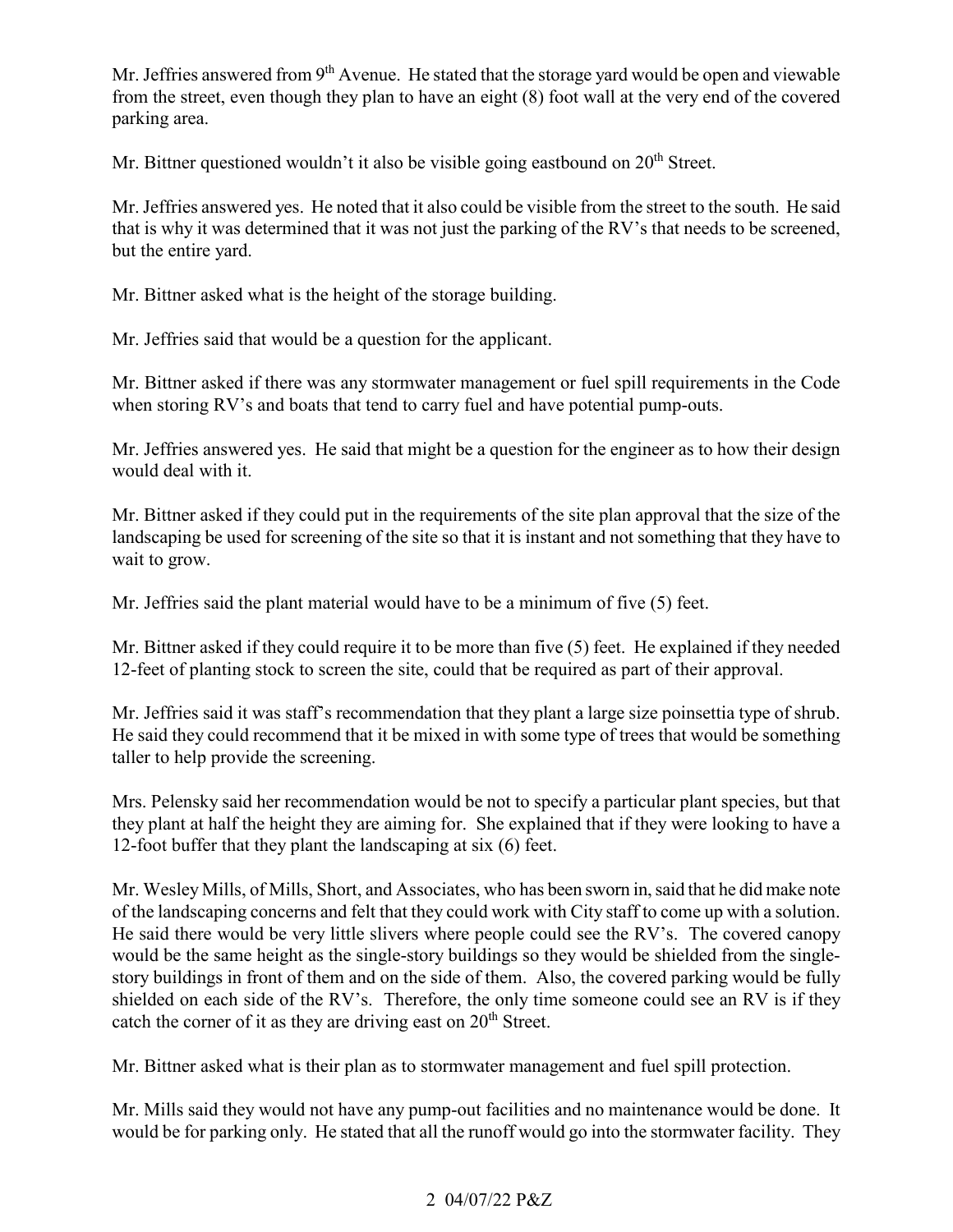designed a dry retention pond that has the best rate of reducing pollutants that make its way into the over one (1) acre of stormwater. He noted that the existing site currently discharges into the City's system at nine (9) cubic feet per second and their project would only discharge one (1) point nine (9) cubic feet per second, which is a significant reduction that they built into their project from a Lagoon. He said the City's requirement for treatment is point three (3) acres and their project treats stormwater perspective.

 The Chairman opened the public hearing at 1:50 p.m. He explained that they were going to try to keep public comments to three (3) minutes.

 Mr. James Davis, who has been sworn in, said that he owns property to the southwest of this site on  $10<sup>th</sup>$  Avenue. He said this is a very inappropriate area for a storage facility. He said most storage facilities in this County are located by the railroad, on Old Dixie Highway or on south U.S. Highway 1. He did not know of any storage facilities being so close to a residential area. He said the highest and best use of this property is not storage. He said stormwater runoff currently floods  $10^{th}$  Avenue to the southwest and there doesn't seem to be a solution to it. Also the outfall on State Road 60 has limited capacity. He said that he drives past this property every morning and he has not seen any runoff coming from this site. He said as far as oil and water coming from the site, it is common to put in an oil/water separator prior to discharge to the pond. He felt it would be appropriate to do property and he did not hear any testimony as to the preservation of them. He said that he would like that, particularly where vehicles are being stored. He said there are Oak Trees located on the to see the site plan.

Mr. Jeffries noted that the site plan is located on the City's website as part of the backup information.

 Mr. Davis said that he did not receive notice of this hearing and he could throw a rock and hit the site from his property. He said that he seen the sign and his neighbor contacted him. He asked are the Oak Trees being preserved.

 Mr. Jeffries said some Oak Trees are being preserved and some are being removed. He said this information is on the site plan. He noted that everything meets the City's Tree Protection Ordinance requirements.

 Mr. Davis said it appeared to him that the City would benefit more from a commercial/residential development than a storage facility. He could not imagine that a storage facility would be the highest and best use. He said there was going to be RV's going in and out from this site and they require a certain turn radius and there are corner site distance requirements. Mr. Bittner asked Mr. Davis to wrap up his comments.

Mr. Davis asked if he could speak for his neighbor, Mr. Charles Richardson.

Mr. Bittner explained to Mr. Davis that he could not speak for a third party.

 Mr. Davis said that he has not seen a proposed use like this on such an attractive site in the City of Vero Beach and he is heavily opposed to the site plan.

 Mr. Mills said they are aware and sensitive to the existing trees and their site plan was designed to keep as many trees as possible. He thought there were five (5) or six (6) large Oak Trees and thought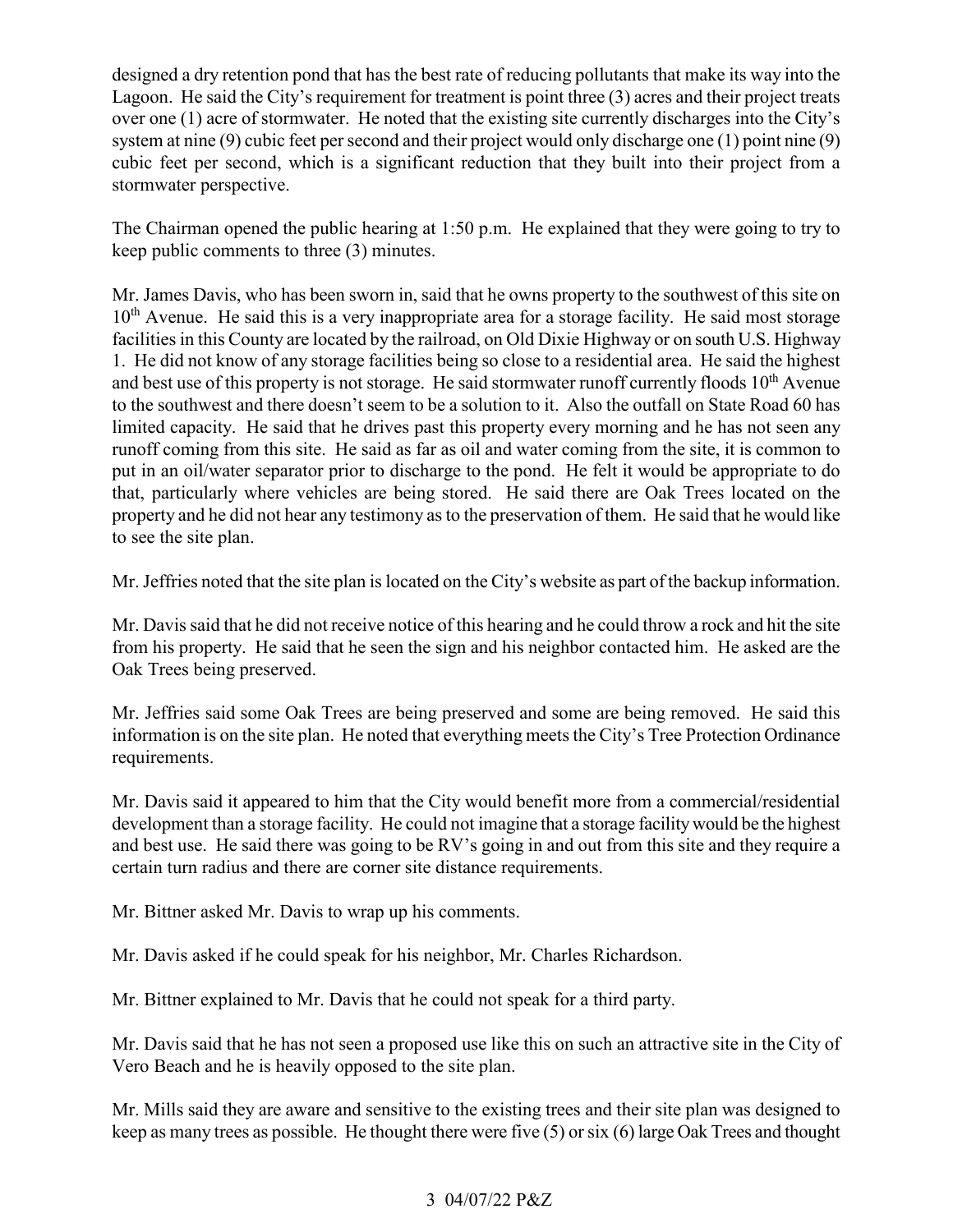they would be able to save half of them. He said they would be paying the City the mitigation fees for the trees that would be in the way of construction.

The Deputy City Clerk swore in Mr. Dennis Forbes.

 directly south of the proposed development. It is currently zoned MXB and is being used by the use his location as a mixed property because it would be between the Police Department and a storage yard. He asked is there any way to adjust the zoning designation on his property to accommodate a future use. Mr. Dennis Forbes, who has been sworn in, said that he owns property on  $20<sup>th</sup>$  Place, which is Vero Beach Police Department for parking. He said once this goes in it would limit his options to

 Mr. Jeffries noted that amendment changes have to be consistent with the Comprehensive Plan and is not a decision by staff. He explained that staff would do a professional analysis based on the recommendations, and the final decision would be made by the City Council. He noted that what they are discussing today is a permitted use in the zoning district. They are not discussing a zoning Comprehensive Plan, it would be brought before the Planning and Zoning Board to make their map amendment or a change in the City's policy.

 Mr. Forbes said obviously this is not the correct forum to have his concerns addressed. However, he shares the concerns that were expressed by the previous speaker. He said that he wants to make sure that his investment doesn't become negatively impacted. He asked that the Planning and Zoning Board makes a recommendation to have this reviewed; that they bring some continuity in zoning so that the City does not have a thumb sitting in the middle of this environment.

The Deputy City Clerk swore in Mr. Ken Daige.

 located almost in the middle of Downtown. He said that he was part of the Vision Plan workshops neighborhood to the south is considered at risk and it is his hope that this type of mega facility would as retail, maybe a coffee shop, a Park, etc. He said they were actually hoping to have affordable living units on this site for the middle class hard working people. He asked if people would be Mr. Ken Daige, who has been sworn in, said this is a very large mega-storage area that would be and this is what was talked about, to have more of a compatible use for the area. He said the not have an adverse effect on the neighborhood. He felt that it would over time. He said back when they were having the vision discussions they were hoping to have more of a mixed use program, such allowed to work out of the units of the storage facility.

 Mr. Jeffries said they are requesting a self-storage facility. They have not requested any retail use and the parking would not accommodate that use.

Mr. Daige asked if the storage of boats would be a permitted use.

Mr. Jeffries said they only indicated RV's, but they can specify that in the development order.

Mr. Daige felt that when issues come up that affects neighborhoods the surrounding neighbors should be able to speak longer than three (3) minutes as long as it is not redundant.

At 2:07 p.m., the Chairman asked if there was anyone else from the public wishing to speak. There were none.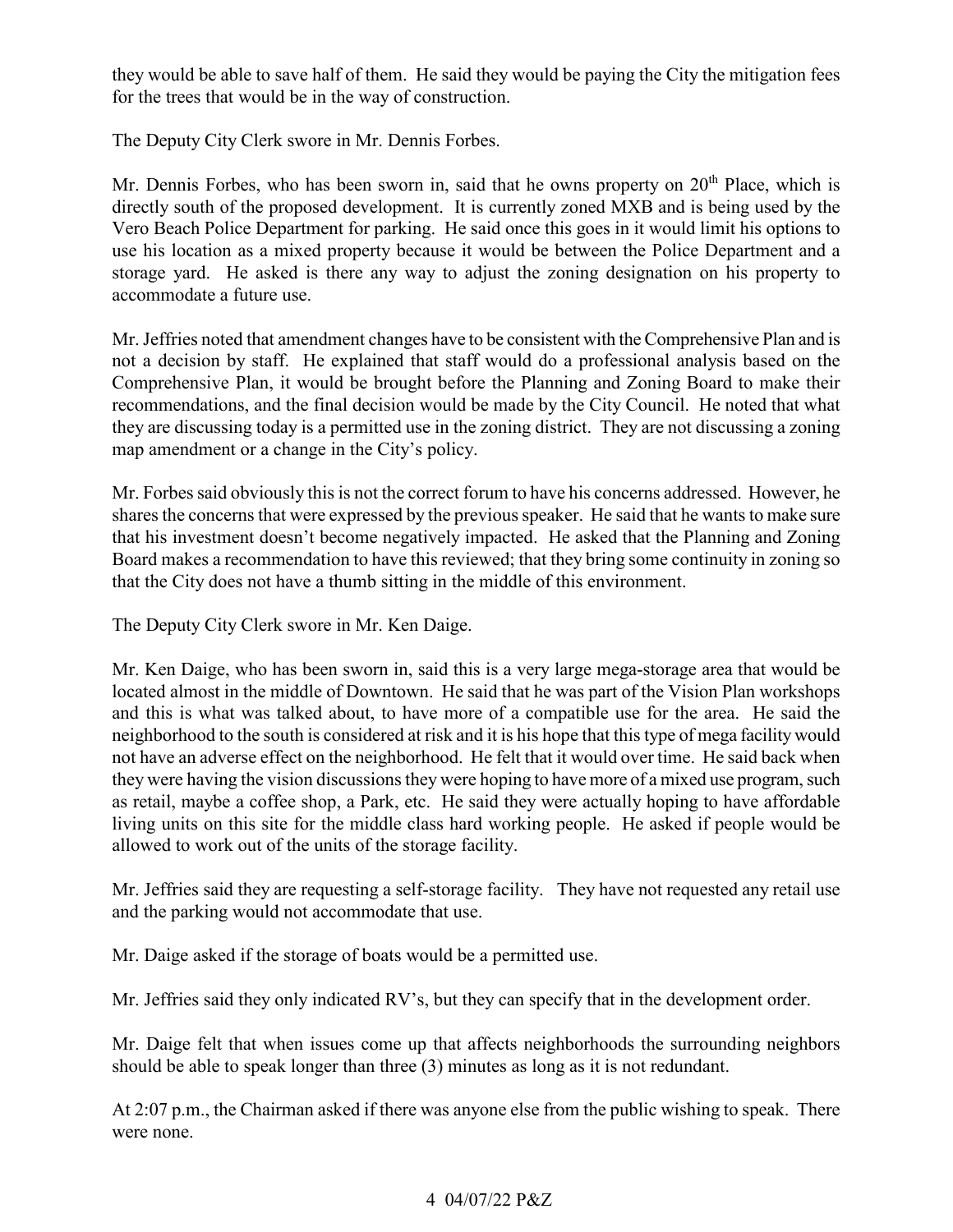Mr. Bittner asked Mr. Mills to address the issue of boats versus RV's.

Mr. Mills thought that they would be permitted to have boat storage by Code, however their intent is not to have boat storage. Their site plan application is for RV storage.

Mrs. Pelensky said it would be very helpful to see a photograph of the street.

At this time, Mr. Jeffries pulled up the street view from the internet.

 Mrs. Pelensky said that she was concerned about having a 12-foot hedge in a neighborhood. She understands that it is helpful to block the view, but at the same time it provides a hiding place.

 Mr. Mills agreed. He said they tried to soften the landscaping, etc., to not create a compound type of space.

Mrs. Pelensky said there is a significant length of a 12-foot hedge.

Mr. Mills said there would be very small slivers of space.

Mr. Jeffries said they could have a five (5) foot hedge with some trees.

 Mrs. Pelensky referred to the street view shown on the screen. She asked is this site across from Vero Magazine.

 Mr. Jeffries explained that the site is directly across from Ironside Printing. He noted that the building would be consistent with what is along the corridor.

 vacant with a realtor sign on it for 40-years. He said if someone wanted to purchase the property and he doesn't like this and he wished someone had brought something up that he could vote against this, but he doesn't see how he could. He said it might not be the best use, but someone is finally going to Mr. Lauer agreed with the adjoining property owners as to the use of this property. He felt it was not the most ideal situation. However, he has lived here since 1985 and that property has been sitting do something with it they would have done it 40-years ago. He said in talking about property rights, use it.

Mr. Bittner referred to the gentleman who owns the property across the street. He questioned if this is approved would it change the zoning or the land use of the adjacent properties.

 Mr. Jeffries explained that they were going through a site plan approval process where the site plan before them is a permitted use and meets all the City standards, except for the conditions that staff brought up, which are addressable.

 Mr. Bittner asked does the approved use in any way change the ability of an adjacent property owner from being theoretically stuck between two (2) parking areas.

Mr. Jeffries did not think so.

Mr. Bittner said that he did not think it was the responsibility of the Board to determine what the highest and best use of the property is. He suggested that the paved area under the self-storage be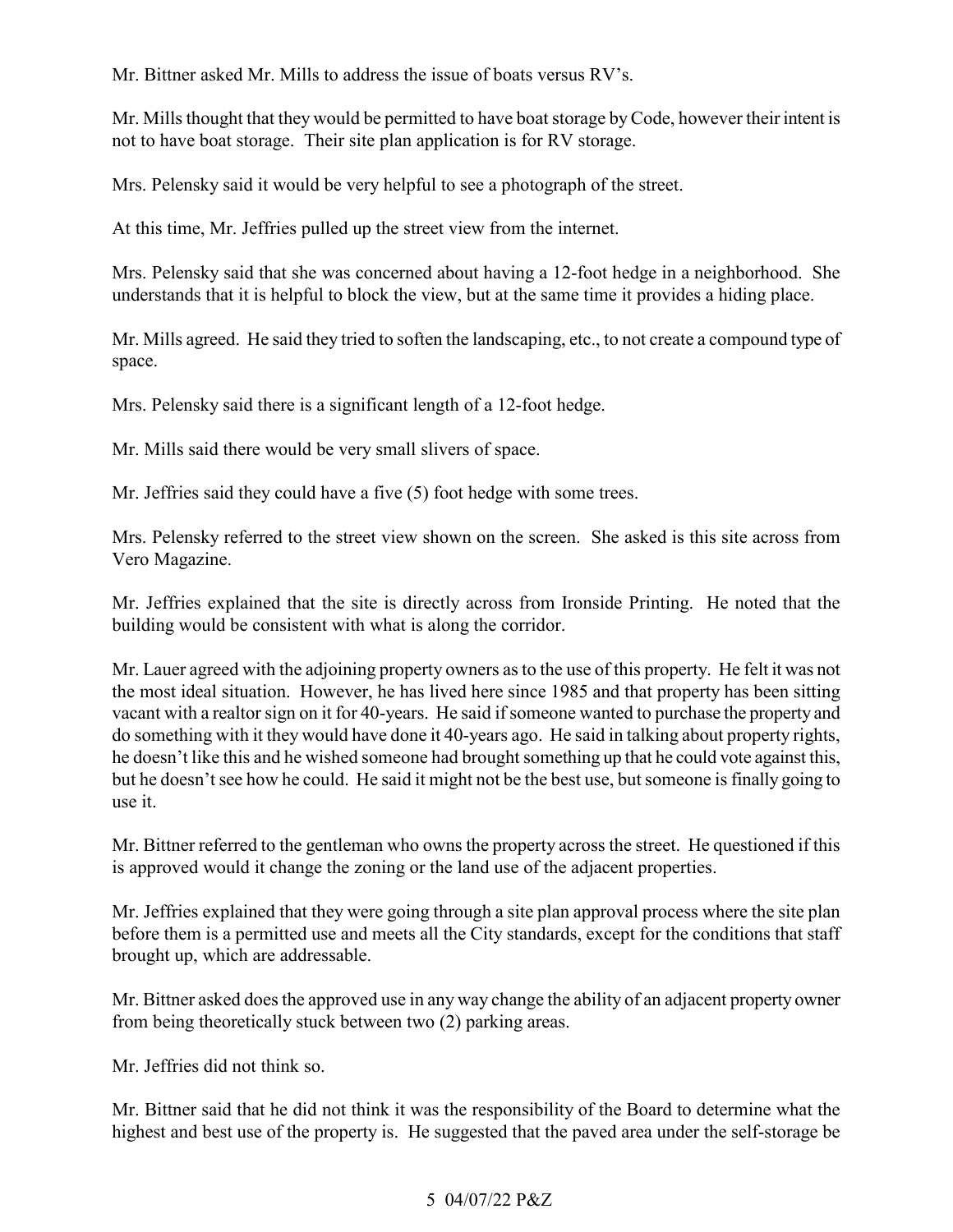grated in a fashion that it does have an oil grade separator implemented and tied into the stormwater facility. He said that he doesn't understand why the ends of the open shed are not closed.

Mr. Mills said they are going to close them.

Mr. Bittner thought it was open to where people could see the tops of the RV's.

 Mr. Mills explained that they did propose an eight (8) foot wall. However, prior to today's meeting it was decided to bring the walls all the way up. As to the oil separator, that is a building component requirement. He said the building permits were about to be released from the County and he would assume that if it was required by the Florida Building Code that it would be built in. He was hesitant to agreeing to that today. He was happy to look into it and to work with staff. Mr. Bittner asked does the Board have the right to require it. and he does not know the impacts of that requirement. He would prefer that they did not put in that

 would be required by Code. Mr. Jeffries suggested that they make it subject to the City Engineer's review of that issue and what

Mr. Mills suggested that they further review the Florida Building Code and that they have their architect look at it and if it is required they would put it in.

 Mr. Jeffries explained that he suggested that the City Engineer look into if there was anything in the environmental discharge requirements of the City. He noted that some of it is also required by the Florida Building Code.

 Mrs. Pelensky said that she knows this is an allowed use, but she would not want this in her back yard. She said it is pretty, but it is in the wrong spot.

 **drainage and parking facilities. There are three (3) single story buildings and one (1) three (3) story building with a total of 81,532 square feet of floor area, with the conditions listed in staff's report specifically that the landscaping sight lines be planted at half of their intended final height, that City Engineering look at Code compliance with parking for multiple vehicles and how to contain potential leaks. Mr. Stassi seconded the motion and it passed 3-1 with Mr. Mr. Bittner made a motion for the approval of Site Plan Application #SP21-000008 submitted by Vero Storage 1, LLC. The project consists of a storage facility with landscaping, site Stassi voting yes, Mrs. Pelensky yes, Mr. Lauer no and Mr. Bittner yes.** 

# **[Legislative]**

 **B. An Ordinance of the City of Vero Beach, Florida, Amending the Land Error; Providing for Conflict and Severability; and Providing for an Development Regulations by Amending Chapter 65, Article III, Amendments to Comprehensive Plan and Land Development Regulations, to Update the Procedures for Comprehensive Plan and Land Development Regulation Amendments for Changes in State Regulations; Providing for Codification; Providing for Scrivener's Effective Date (#Z22-000003-TXT)** 

The Chairman read the Ordinance by title only.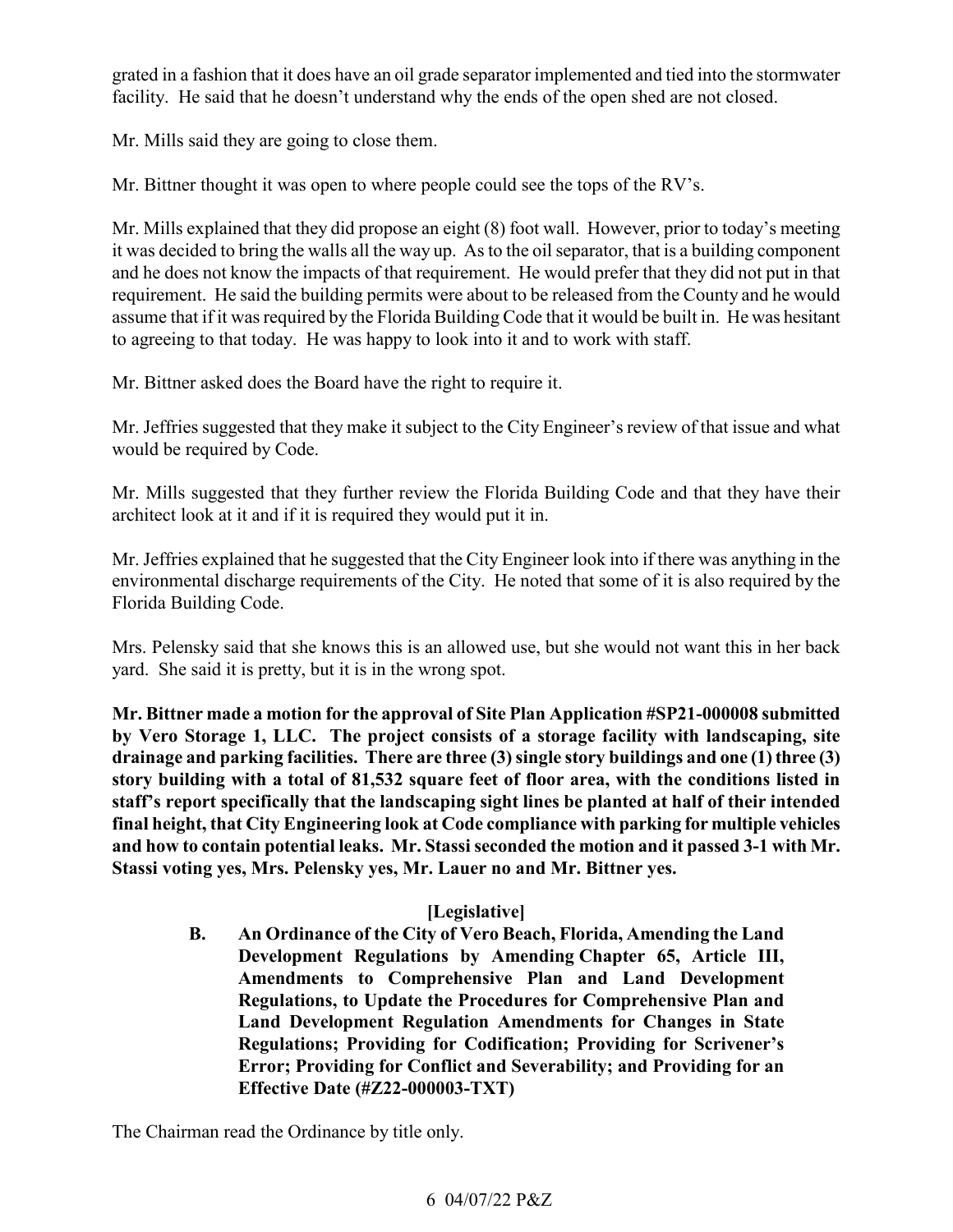members (attached to the original minutes). Staff recommends approval. Mr. Jeffries went over staff's report accompanied by a Power Point presentation with the Board

The Chairman opened the public hearing at 2:31 p.m. There was no one in the audience wishing to speak.

 **providing for conflict and severability; and providing for an effective date (Z22-000003-TXT). Mr. Lauer yes and Mr. Bittner yes. [Legislative] Mr. Bittner made a motion to approve the Ordinance of the City of Vero Beach, Florida, amending the Land Development Regulations by amending Chapter 65, Article III, amendments to the Comprehensive Plan and Land Development Regulations, to update the procedures for Comprehensive Plan and Land Development regulation amendments for changes in State regulations; providing for codification; providing for scrivener's error; Mr. Lauer seconded the motion and it passed 4-0 with Mr. Stassi voting yes, Mrs. Pelensky yes,** 

 **C. An Ordinance of the City of Vero Beach, Florida; Requested by the Gator Group Land Trust to Annex Property Located at the Southwest Acres More or Less and by Indian River Land Trust, Inc. to Annex and 37th Street, Containing 16.19 Acres More or Less, Pursuant to the Corner of Indian River Boulevard and 37th Street, Containing 26.17 Property Located at the Northeast Corner of Indian River Boulevard Voluntary Annexation Provisions of Section 171.044 Florida Statutes; Providing for an Effective Date (#AX21-000001)** 

The Chairman read the Ordinance by title only.

 presentation with the Board members (attached to the original minutes). Staff recommends approval Mrs. Cheri Fitzgerald, Principal Planner, went over staff's report accompanied by a Power Point of the text amendment.

 Mr. Bruce Barkett, Attorney representing the applicants, said that they agree with staff's report and recommendations.

Mr. Bittner asked does this annexation wrap up everything on the side with the exception of the corner.

 Indian River Boulevard that is privately owned. He said there is another parcel that is also privately owned. He said this does tie the City's jurisdiction all the way up to 41<sup>st</sup> Street. Mr. Barkett said it is to the north, but there is a parcel on the southeast corner of 41<sup>st</sup> Street and

 The Chairman opened the public hearing at 2:44 p.m. There was no one in the audience who wished to speak.

 **Mr. Bittner made a motion to recommend that the Board sends to the City Council the approval of the Ordinance of the annexation of these two (2) parcels of item C) on their agenda. Mr. Lauer seconded the motion and it passed 4-0 with Mr. Stassi voting yes, Mrs. Pelensky yes, Mr. Lauer yes and Mr. Bittner yes.**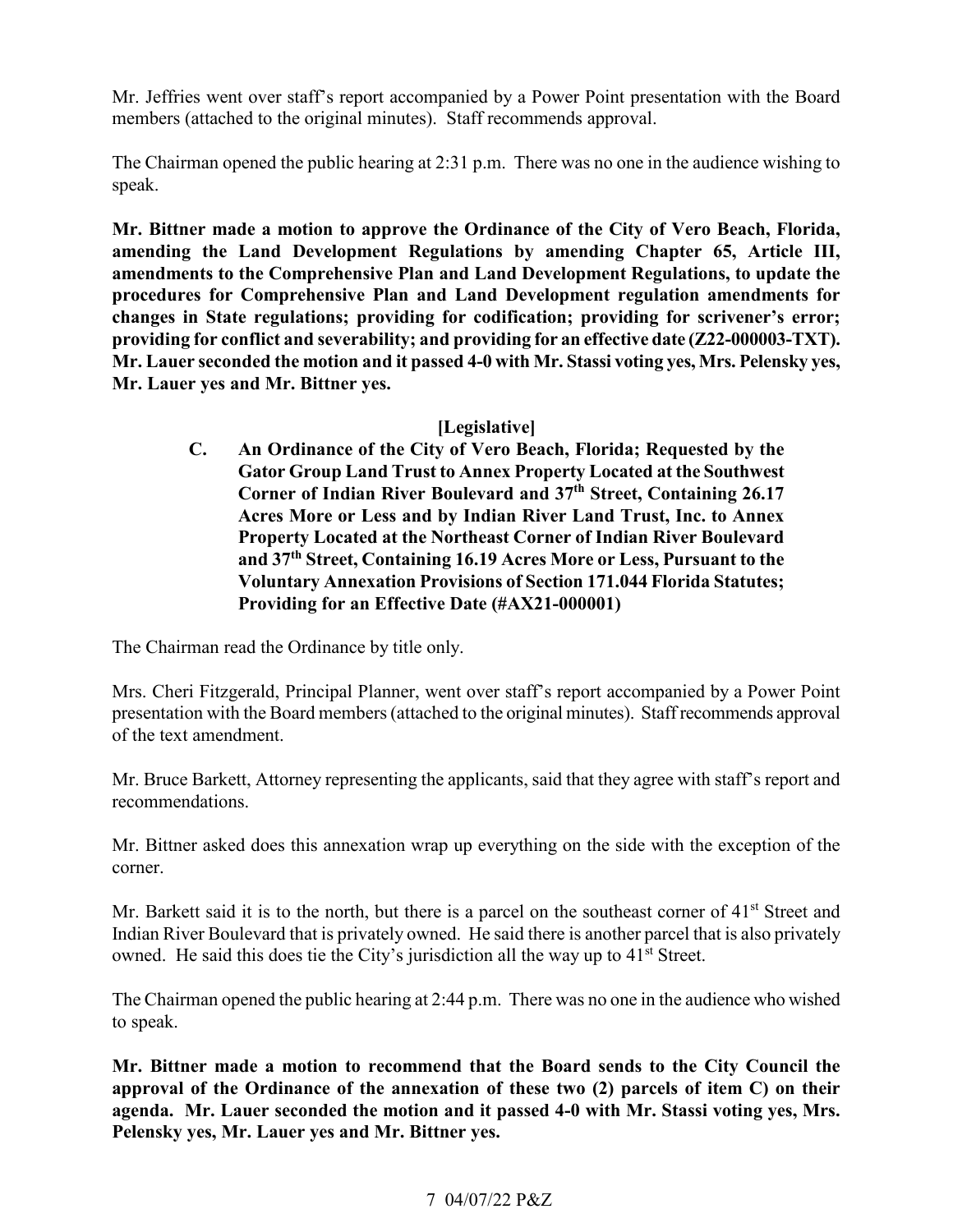# **[Legislative]**

 **D. An Ordinance of the City of Vero Beach, Florida Amending the Land Use Designation of Annexed Properties from Indian River Comprehensive Plan Future Land Use Map by Changing the Future County Designations C/I, Commercial Industrial and M-1, Medium-Density Residential-1 to City of Vero Beach Designations C, Commercial and CV, Conservation, for the Properties Located at the Southwest and Northeast Corners of Indian River Boulevard and 37th Street, Containing 42.36 Acres More or Less; Providing for an Effective Date (#C21-000003-FLUM-MAP)** 

The Chairman read the Ordinance by title only.

 Mrs. Fitzgerald went over staff's report accompanied by a Power Point presentation with the Board members (attached to the original minutes). Staff recommends approval of the Comprehensive Land Use designations to the City Council.

Mr. Bittner asked if the Vero Beach County Club was notified.

 Mr. Jeffries answered no. He explained that with annexations notification is not required. He noted that it was posted and advertised, which is what is required by Code.

The Chairman opened and closed the public hearing at 3:00 p.m., with no one wishing to be heard.

 **Mrs. Pelensky made a motion that the Board accepts the Ordinance of the City of Vero Beach, Commercial and CV, Conservation, for the properties located at the southwest and northeast Florida; amending the Comprehensive Plan Land Use Map by changing the Future Land Use Designation of annexed properties from Indian River County Designations C/I, Commercial Industrial and M-1, Medium-Density Residentil-1 to City of Vero Beach Designations C,**  corners of Indian River Boulevard and  $37<sup>th</sup>$  Street, containing 42.36 acres more or less; **providing for an Effective Date. Mr. Lauer seconded the motion and it passed 4-0 Mr. Stassi voting yes, Mrs. Pelensky yes, Mr. Lauer yes and Mr. Bittner yes.** 

## **[Quasi-Judicial]**

 **E. An Ordinance of the City of Vero Beach, Florida, Amending the Medical District and PD-TND, Planned Development District to City Corners of Indian River Boulevard and 37th Street, Containing 42.36 Official Zoning Map by Changing the Zoning District Designation of Annexed Properties from Indian River County Designations MED, of Vero Beach Designations C-1A, Commercial District and P-1, Park District, for the Properties Located at the Southwest and Northeast Acres More or less; Providing for an Effective Date (#Z21-000016- MAP)** 

The Chairman read the Ordinance by title only.

There were no ex parte communications reported.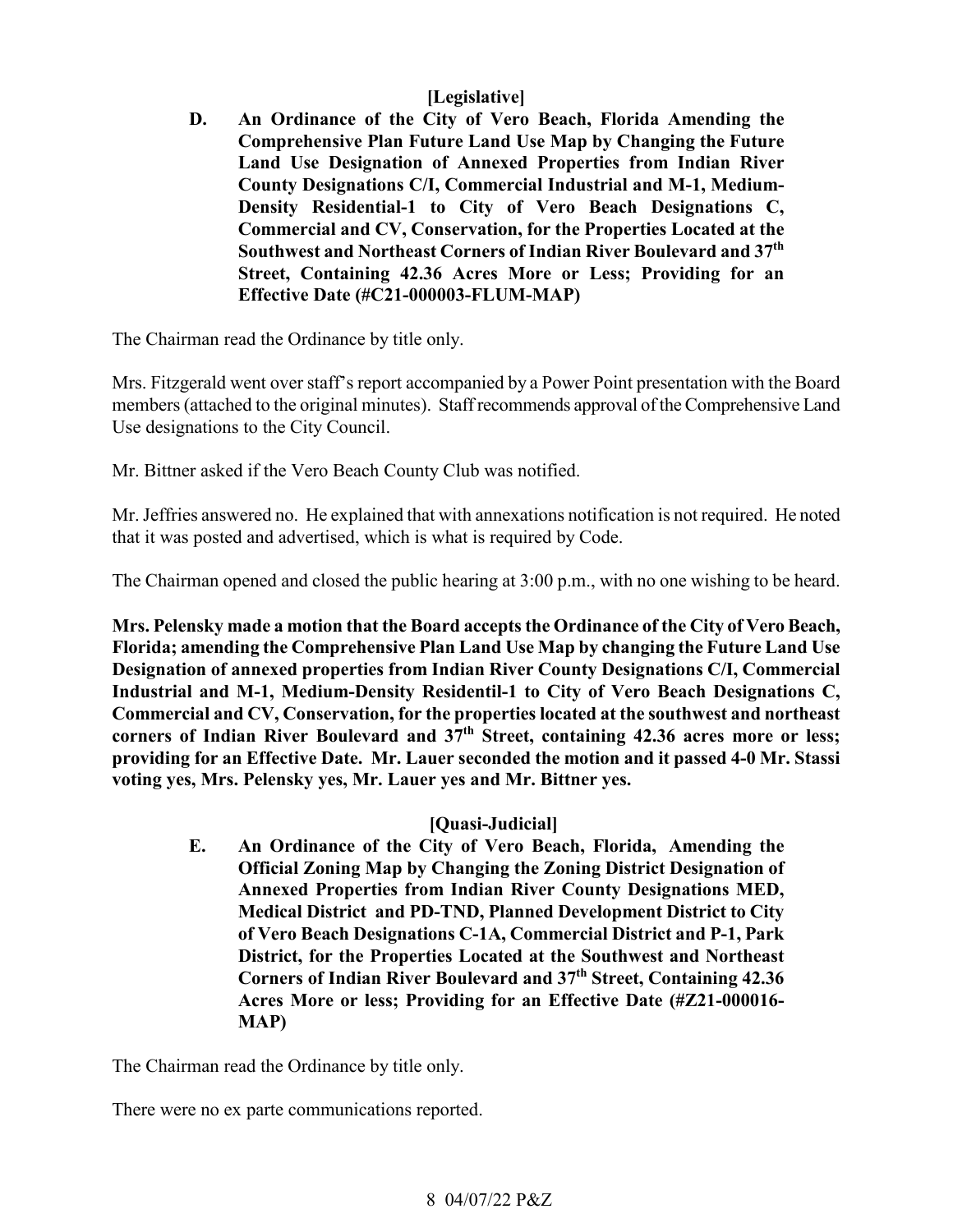The Deputy City Clerk swore in staff testifying for today's hearing en masse.

 Mrs. Fitzgerald went over staff's report accompanied by a Power Point presentation with the Board members (attached to the original minutes). Staff recommends approval of the zoning map amendments to the City Council.

the property commercial. Mr. Lauer said it states that they are changing the designation to C-1A Commercial District and P-1 Park District. He asked does that mean it is both parcels or is part of the property Park and part of

the property commercial.<br>Mrs. Fitzgerald explained that they are doing both parcels together in tandem. The parcel to the north would be P-1 and the property to the south would be C-1A.

 Mr. Lauer asked why they were doing it this way. He asked why wasn't it put into two (2) Ordinances. He said it is very confusing and if someone was to read it they wouldn't understand that the property to the north was Park and to the south was commercial.

Mr. Jeffries said it is all part of the annexation.

 Mr. Lauer said it wasn't part of the annexation anymore because what they were doing was changing the zoning.

 Mr. Jeffries explained that first you have the annexation request, then the Future Land Use Map amendment and this is the zoning request.

 Mr. Lauer said the way this Ordinance is drafted it is confusing because there are two (2) parcels with one to be C-1A and the other P-1.

Mr. Bittner suggested that they ask the applicant.

 Mr. Bruce Barkett, Attorney for the applicant, said if it was not clear they have time before it goes before the City Council to clarify it. He said that it certainly should be clear.

 problematic. He was certain they would not be concerned with the northern parcel, but because the southern parcel is proposed to go from Medical to C-1A that would be something that he would clear that there were two (2) different zoning designations proposed. He did not think they should Mr. Lauer felt the whole issue of this not being advertised to the Vero Beach Country Club was think the Country Club would be interested in. He said the way the Ordinance is drafted it is not move forward with approving this until it is clarified.

 Ordinance requires them to take these properties in and change the zoning. He noted that the C-I Mr. Barkett disagreed. He felt that they needed to move forward with it because the City's zoning of the County was much more permissive than the zoning of the City.

Mr. Bittner asked when an annexation comes up like this, that there be a table included in the application that shows all the uses that are permitted.

Mr. Jeffries said staff usually does include a table comparing the two (2). This was an oversite.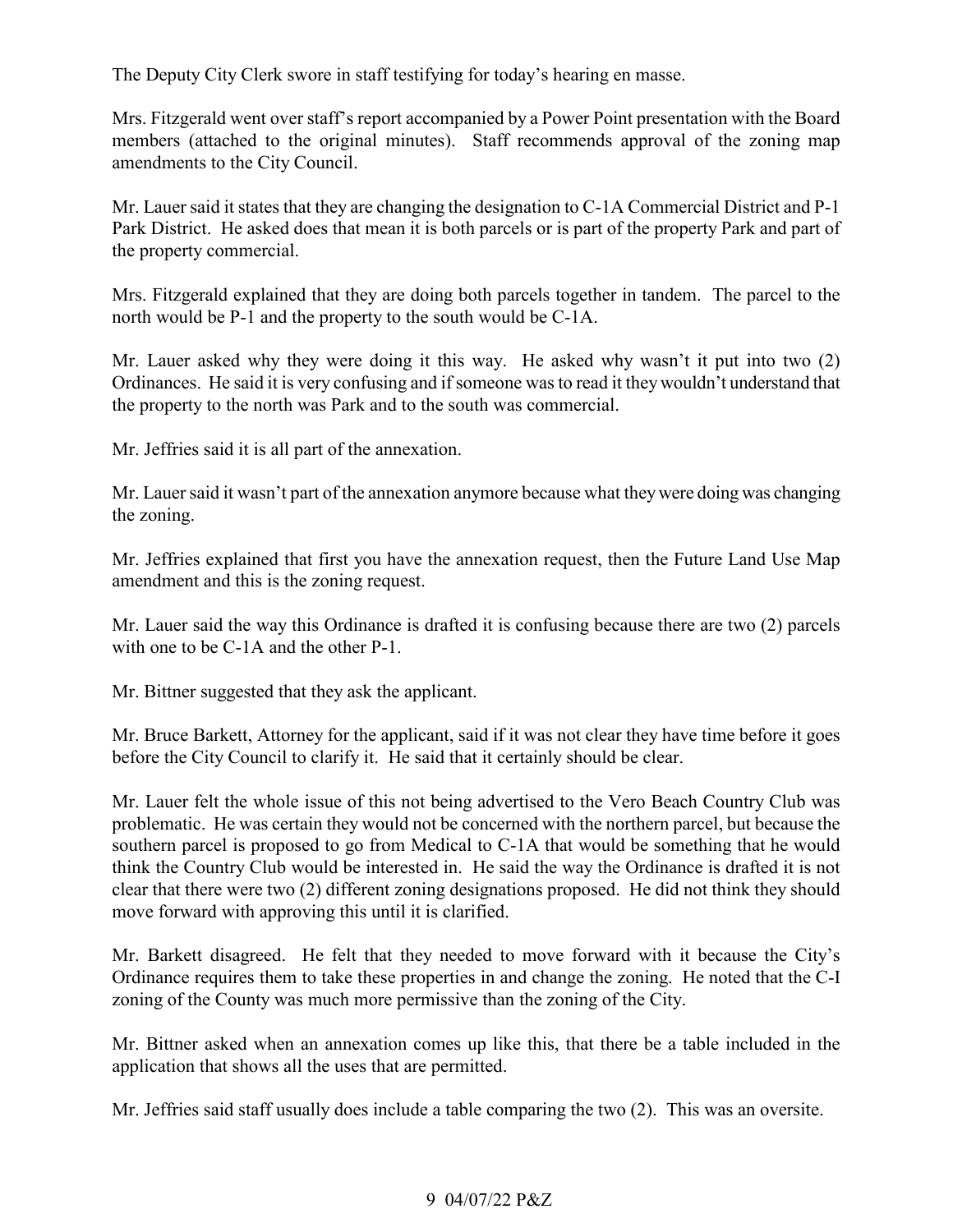understands what the City's policy is, but he felt that adjoining property owners should be noticed. Mr. Bittner said that he would almost like to see that before moving forward on this. He said that he

Mr. Jeffries said the State does not require it.

 Mr. Bittner felt the City should look at their notification policy so that adjourning property owners would be noticed of a rezoning. He said the reason is because it states in their backup information property owners present and they don't show where they were noticed. He asked Mr. Jeffries if he that the zoning change would not impact property values. However, they don't have the adjoining could pull up the table of uses permitted.

Mrs. Fitzgerald noted that this information is listed on page four (4) of staff's report. However, it was not listed in a table form.

 Mr. Bittner referred to the traffic report included in their backup information. He asked would the unit count proposed require two (2) entrances.

The Deputy City Clerk swore in Mr. Todd Howder.

 discussed during the site plan process. However, they have had some preliminary discussions with County staff because there are adjacent County roadways. He noted that the traffic study doesn't discuss entrances. What they talk about is concurrency, turn lanes, etc. He stated that they are not required to have two (2) entrances, but they might have a second entrance. He noted that this would Mr. Todd Howder, of MBV Engineering, who has been sworn in, noted that the entrances would be be coming back before the Board during the site plan process.

The Chairman opened and closed the public hearing at 3:26 p.m., with no one wishing to be heard.

 **Official Zoning Map by changing the zoning district designation of annexed properties from Indian River County designations MED, Medical District and PD-TND, Planned Development for the properties located at the southwest and northeast corners of Indian River Boulevard and 37th Street, containing 42.36 acres more or less; providing for an effective date. Mrs. Mr. Stassi moved to approve the Ordinance of the City of Vero Beach, Florida, amending the District to City of Vero Beach designations C-1A, Commercial District and P-1, Park District, Pelensky seconded the motion for discussion.** 

Mrs. Pelensky asked if they could change the Ordinance to clarify it so that it states north parcel and south parcel.

Mr. Lauer said that he would be voting against it unless they have it clarified.

 Mr. John Turner, City Attorney, suggested that they let staff do that prior to bringing it forward to the City Council.

Mr. Jeffries said the Board's recommendation would be that the Ordinance be clarified.

 Mr. Lauer said the recommendation is that the Ordinance be reworded by staff to designate that the north parcel is going to be rezoned P-1 and the south parcel is going to be zoned C-1A.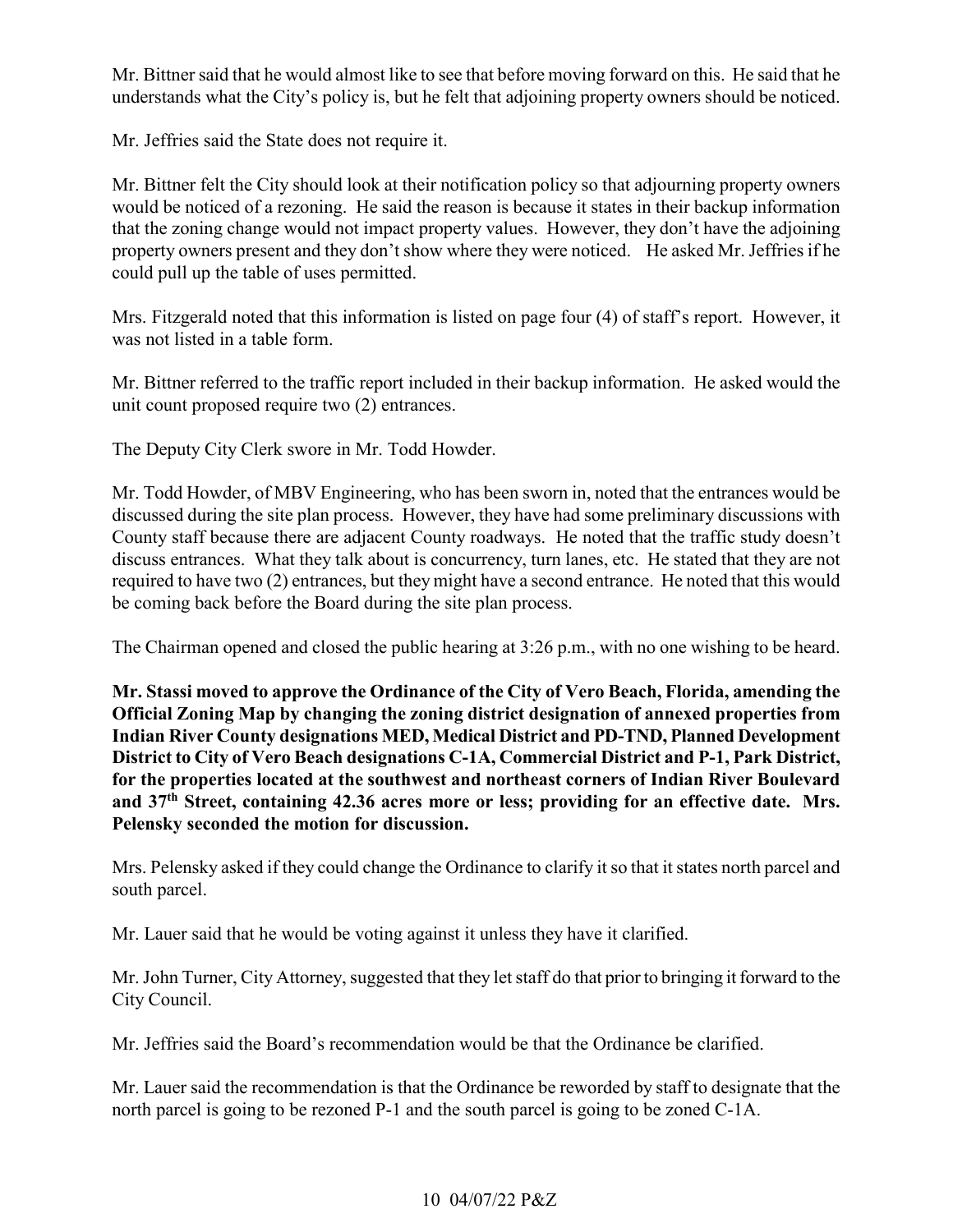# **Mr. Stassi amended his motion to add that the Ordinance be reworded as stated above. Mrs. Pelensky seconded the amended motion.**

Mr. Turner questioned based on competent substantial evidence.

**Mr. Stassi amended his motion to include** *based on competent substantial evidence.* **Mrs. Pelensky seconded the amended motion and it passed 4-0 with Mr. Stassi voting yes, Mrs. Pelensky yes, Mr. Lauer yes and Mr. Bittner yes.** 

Mr. Jeffries said for consistency staff would amend the Ordinance on the Future Land Use Map by clarifying the north parcel and the south parcel as well, even though the Board did not have that in their previous motion.

The Board members agreed.

Mr. Bittner questioned do they want the minutes to reflect that all the quasi-judicial issues that were heard today were based on competent, substantial evidence.

 Mr. Turner said there hasn't been any evidence presented to the contrary to any of the applications heard so far and it is clear in the record that competent, substantial evidence is what the Board's recommendations are based upon.

# **[Quasi-Judicial]**

 **Containing 41.59 Acres More or Less; Providing for an Effective Date F. An Ordinance of the City of Vero Beach, Florida, Amending the Official Zoning Map by Changing the Zoning District Designation from R-1AAA, Single-Family Residential District to P-1, Park District, for Property Located at 37th Street and Indian River Lagoon, (#Z21-000017-MAP)** 

The Chairman read the Ordinance by title only.

There were no ex parte communications reported.

The Deputy City Clerk swore in staff testifying for today's hearing en masse.

 Mrs. Fitzgerald went over staff's report accompanied by a Power Point presentation with the Board members (attached to the original minutes). Staff recommends approval of the Zoning Map amending this property to P-1 Park District to the City Council.

The Chairman opened the public hearing at 3:42 p.m.

The Deputy City Clerk swore in Mr. Ken Daige.

 said everyone throughout the City and the County are thankful to the Land Trust for protecting these sensitive lands. He thanked the Board members for the questions they asked today and for looking Mr. Ken Daige, who has been sworn in, said this is a good thing for the protection of the Lagoon. He out for the citizens of Vero Beach.